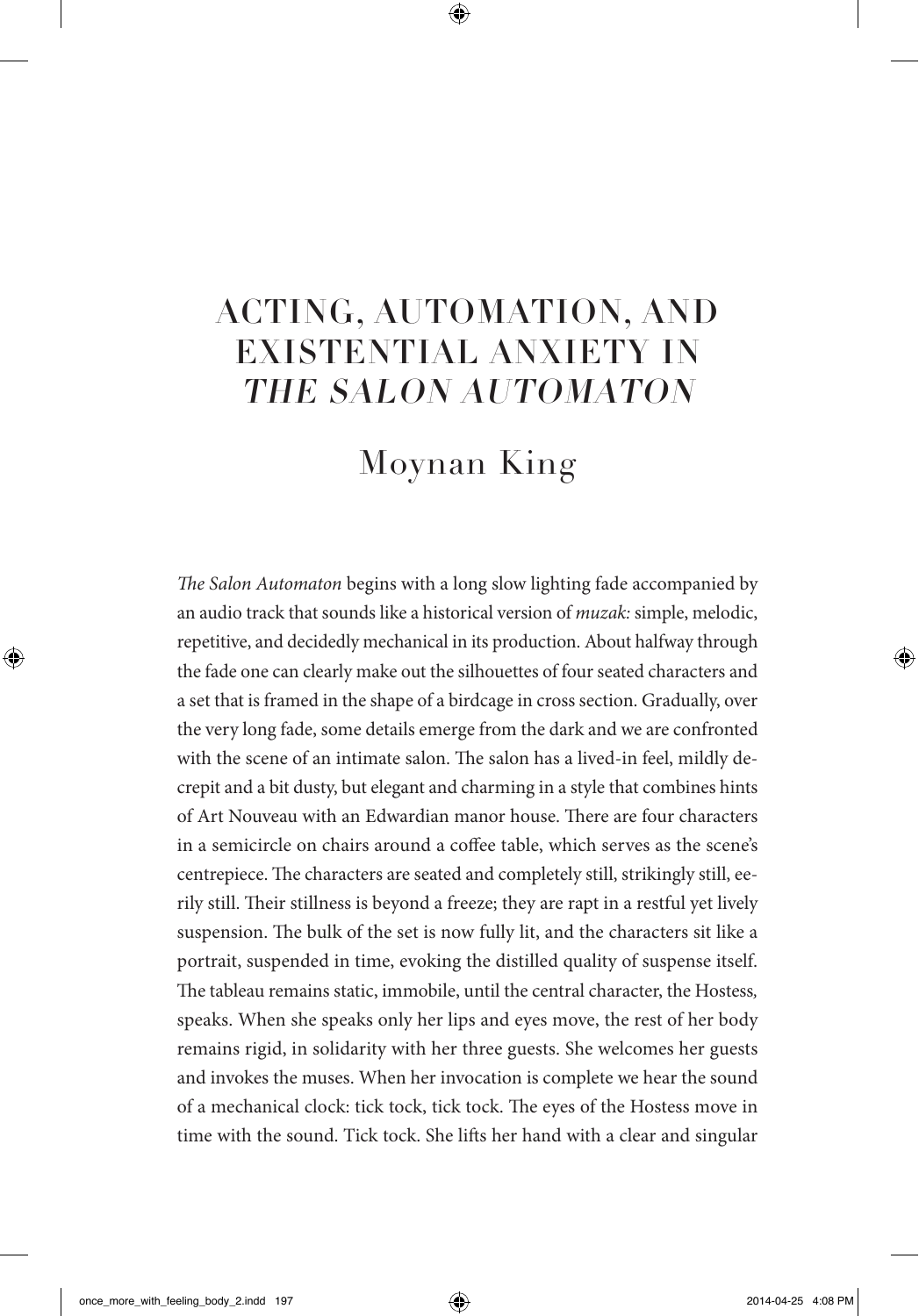articulation of the wrist. Tick tock. The Hostess's eyes dart in the direction of stage left, at her two female companions seated there, then stage right, where the lone male character sits immobile, focused front.

The Hostess is Nathalie Claude, the creator and performer of this "play for one flesh-and-blood actress and three automatons." Claude has created a theatrical world for herself and her three android co-stars that is distinctly Edwardian in its aesthetic yet resoundingly Enlightenment in its philosophical and scientific premise. René Descartes's *Treatise of Man* proposed a definition of man as statue or machine inhabited by a thinking ghost—introducing the concept of interactive dualism and laying the philosophical basis for the greatest question of the Enlightenment: what is meant by human? The Enlightenment was also, not incidentally, the golden age of the automaton. The advent of mimetic machines, such as Jacques de Vaucanson's "high-society spectacle in which an android played the flute and a mechanical duck was seen to digest its food,"<sup>1</sup> comes on the heels of Cartesian dualism and aligns the invention of such "toys" with the philosophic considerations of their time. (A fact that resonates well with Donna Haraway's suggestion that "the boundary is permeable between instrument and concept. Historical systems of social relation and historical anatomies of possible bodies, including objects of knowledge  $\dots$  mutually constitute each other.")<sup>2</sup> The style and content of Claude's work are essentially concerned with the human condition in a timeless way that gathers historical and contemporary philosophies of human beings together. Her relationship to the automatons—as her cultured guests—ultimately brings into focus the fact that our own human existence is moving towards an increased automation and, like the key-wound mechanisms of the clockwork automaton, towards an inevitable halt. The Hostess's drama is consciously enacted and re-enacted week after week, every Friday night. All four characters overtly theatricalize the body—and inspire theoretical rumination on the art of acting and the trouble with mimesis, in general. In fact, the automaton may be seen as an extension of the actor whose actions,

<sup>1</sup> Gaby Wood, *Living Dolls: A Magical History of the Quest for Mechanical Life* (London: Alfred A. Knopf, 2003), 15.

<sup>2</sup> Donna Haraway, *The Haraway Reader* (New York: Routledge, 2004), 23.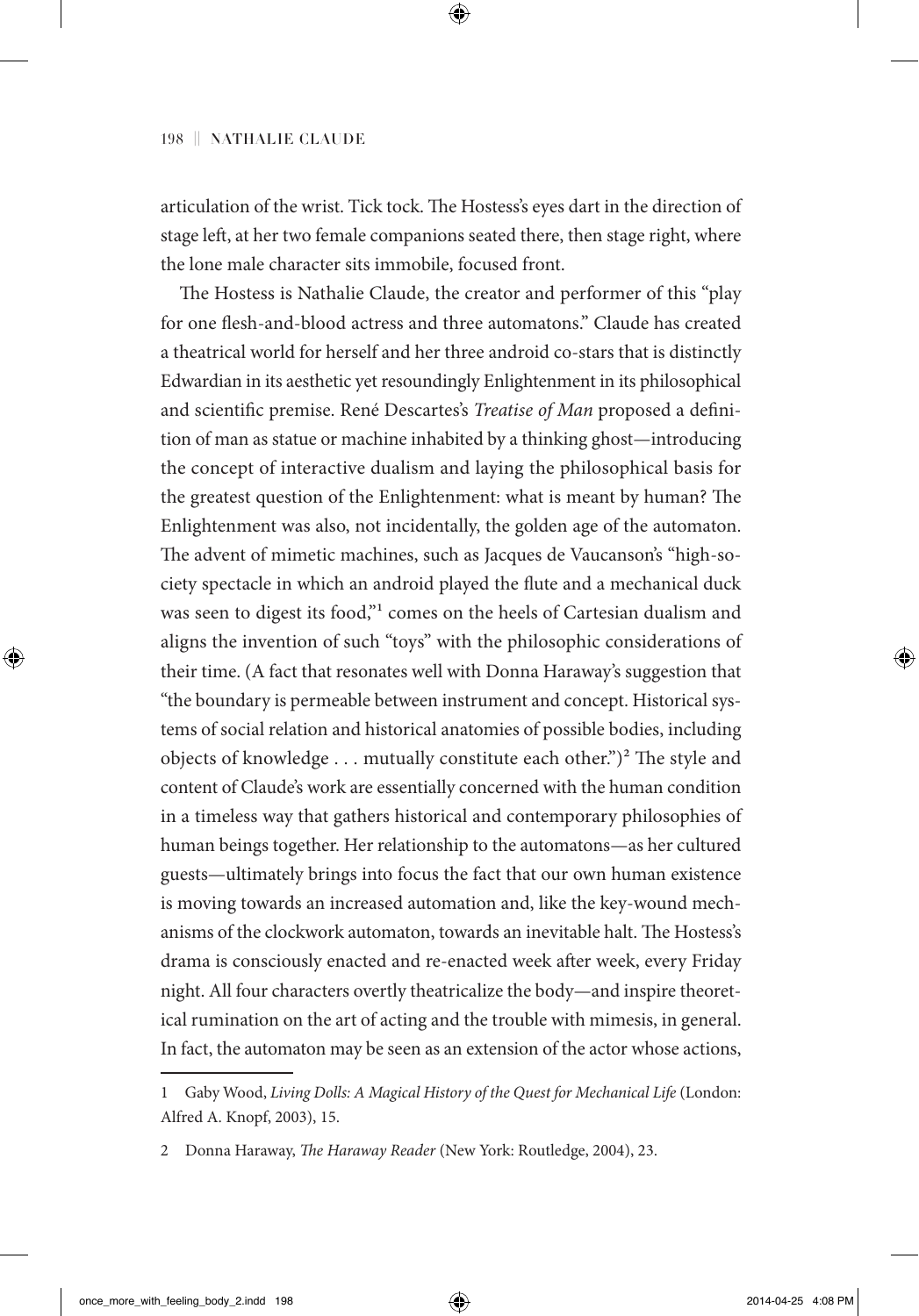through familiarity (memorization) and repetition (rehearsal), become automated, become second nature, and result in a new and spontaneous vitality.<sup>3</sup> The paradox of spontaneity emerging from mechanistic repetition, whether rehearsed (as in the case of the actor) or programmed (as in the case of the automatons), invokes the force suggested by the Cartesian ghost in the machine (a potential energy in all matter), and is made manifest in this production where the fully mechanized, electronic energy of Claude's twenty-first century automatons are expected to keep pace with the organic energy of the charismatic actor that is Claude herself. And they do, they really do!

The opening sequence of Claude's play accentuates the dramatic tension between motion and stillness—between life and death—through the gradual revelation of the distinction between Claude and her machines, and the demonstration of the various "degrees of liberty"4 of each of the automatons. In *The Salon Automaton* the first human expression that we hear from the automatons is the sound of breath. This emission of breath invokes the ancient concept of pneuma, the human spirit as embodied in the breath through which imagination and emotion can be transferred from one individual to another. The Hostess invites her automated companions to breathe with her, summoning them to action, and enjoining them to begin their performance by warming their voices and tuning themselves to each other "in perfect communion." Claude's early training in the European tradition of *mime corporel* and her work with physically based companies such as Omnibus and Carbone 14 contribute to her unique prowess as a performer and her highly gestural and focused acting style—her face and body comprise a language unto themselves. Claude's command of the stage and expertise in its conventions render

<sup>3</sup> Joseph Roach, *The Player's Passion: Studies in the Science of Acting* (Ann Arbor: U of Michigan P, 1993), 16.

<sup>4</sup> "Degrees of liberty" is the term Claude uses in the text to refer to the automatons' capabilities; what they are able to do. All three have a detailed set of motor "skills" involving the face, neck, and arms. In addition each automaton has a "special skill": the Drinking Patroness drinks champagne, the Dandy Poet can gesticulate grandly with both of his arms, and the Cabaret Artist has increased gesticulation in her right hand and wrist and each of her fingers can move individually.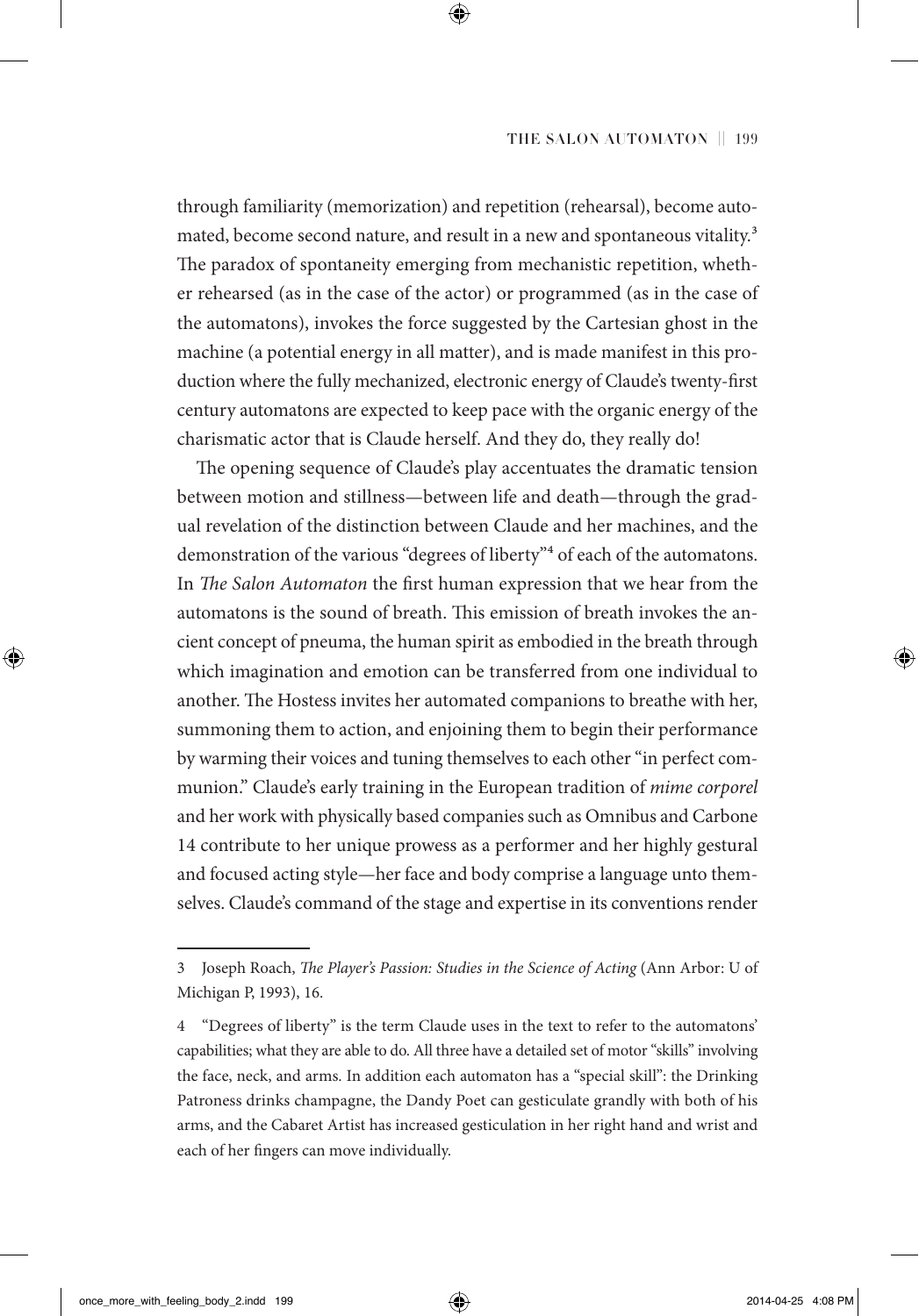her performative passions infectious to an audience. She is, as Erin Hurley has written, "a hugely charismatic performer with a gift for seriously, emotionally, imaginatively and intellectually engaging spoof."5 Nathalie Claude is a funny and compelling artist who fully inhabits her characters, drawing spectators into the spatially and temporally determined fantasies that form the basis of her work as a creator/performer. As a creator/performer her reputation is built on her solo work and this, *The Salon Automaton*, emerges directly out of that work, constituting the third instalment in a series known as *The Madness Trilogy*. The first two instalments, *Lapine-Moi/Rabbit-I* (2005) and *Cerveau fêlé 101/Broken Brain 101* (2006), rely, like *The Salon Automaton*, on an overtly theatrical performance and staging style along with the distinct maintenance of a fourth wall; they are worlds unto themselves, inhabited by original and meticulously detailed characterization and design elements. (Original and—I just have to add—brilliant sound scores by Isabelle Lussier are a fundamental element in each of the three instalments, for example). But *The Salon Automaton* marks a stylistic departure within the trilogy in a number of ways. *Lapine-Moi/Rabbit-I* and *Cerveau fêlé 101/Broken Brain 101* are considerably shorter works (twenty and thirty minutes long respectively) and are each completely bilingual; they are written in both English and French, alternating between the two languages with such fluid clarity as to render translation for a unilingual (English or French) audience unnecessary. But the thing that separates *The Salon Automaton* from its predecessors, positioning it firmly on the outskirts of the solo tradition, is the presence of three lifelike automated characters who populate the world of the salon and who, as I suggested above, wholly engage the sympathies of the spectator on a deep emotional and intellectual level. Through recorded human voices, gestural mimicry, and their intimate relationship with the Hostess these robots embody the theoretical premise of the James–Lange theory of emotion, which holds that physiological manifestation is the essence of emotional response; that is to say, emotions are not only communicated through a physiological response but also that emotion may not even be said to exist without it.

<sup>5</sup> Erin Hurley, "Companioned Solos: Nathalie Claude's Trilogie de la folie," *Canadian Theatre Review* 149 (2012): 23.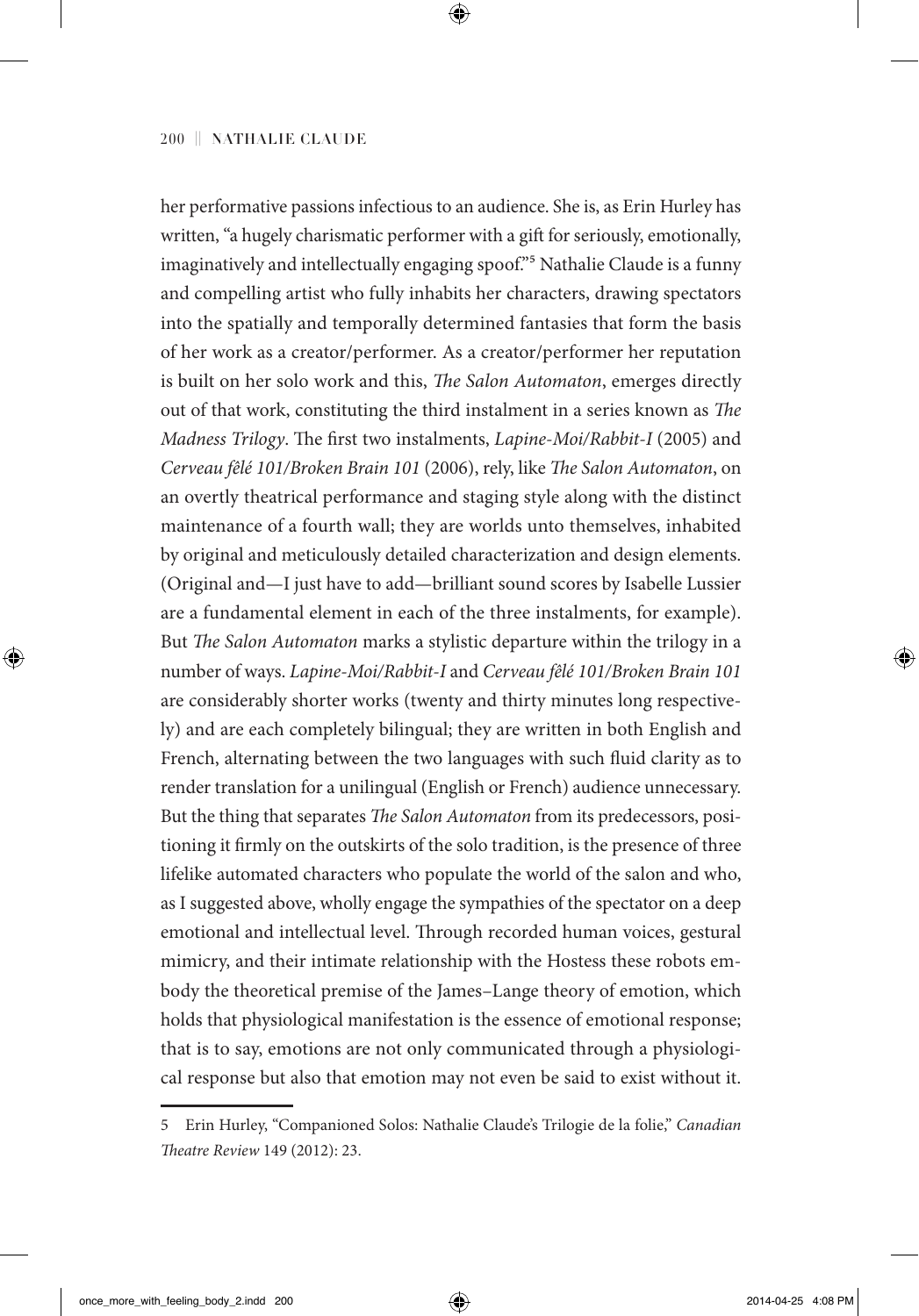Therefore, the impact of a passion expressed by an actor (or an automaton), if accurately executed, will illicit exactly the same response from an interlocutor or spectator as the expression of a genuine emotional experience because the "mind's perception of the physiological manifestation is the emotion."6

Claude's automated companions are in fact contemporary electronic mechanisms replicating historical clockwork automatons. They are, in short, performing the role of automatons performing the role of guests at the Hostess's salon. The original clockwork automatons, popular as marketing tools (think of its contemporary offspring, the Eaton's Christmas window displays) and spectacle (smoking monkeys or toy acrobats were popular versions), predate audio recording technology. Rather than mechanically generated sound, Claude's automatons have recorded vocal tracks performed by actors. Likewise their motor mechanisms are not the windup clockwork variety, but rather the product of advanced electronics and detailed programming. The control software was custom designed for the show by Simon Laroche who, Claude asserts, "kind of created the characters with me, because in rehearsal he proposed a lot." As the robots evolved along with the script, the text influenced the gestural programming of the characters so, for example, "Simon would make a gesture combining the neck and the eye as the Patroness said: 'Wellllll.' " It was a unique rehearsal process because "everything had to be decided in advance, every gesture, every mood." There were, Claude notes, "two puppet masters, in a way."7

Laroche's custom program "resembles a lighting-control software with recorded cues, and timing and delay transitions in between."8 The show has more than 1,500 cues for the movements and voices of the automatons alone (not including the traditional lighting and sound cues for the production).

<sup>6</sup> Roach, 84.

<sup>7</sup> Nathalie Claude, Personal Interview with Moynan King, 12 Aug. 2013. All subsequent quotations from Nathalie are taken from the same interview.

<sup>8</sup> Simon Laroche, Personal Interview with Moynan King, 5 Aug. 2013. All subsequent quotations from Simon are taken from the same interview.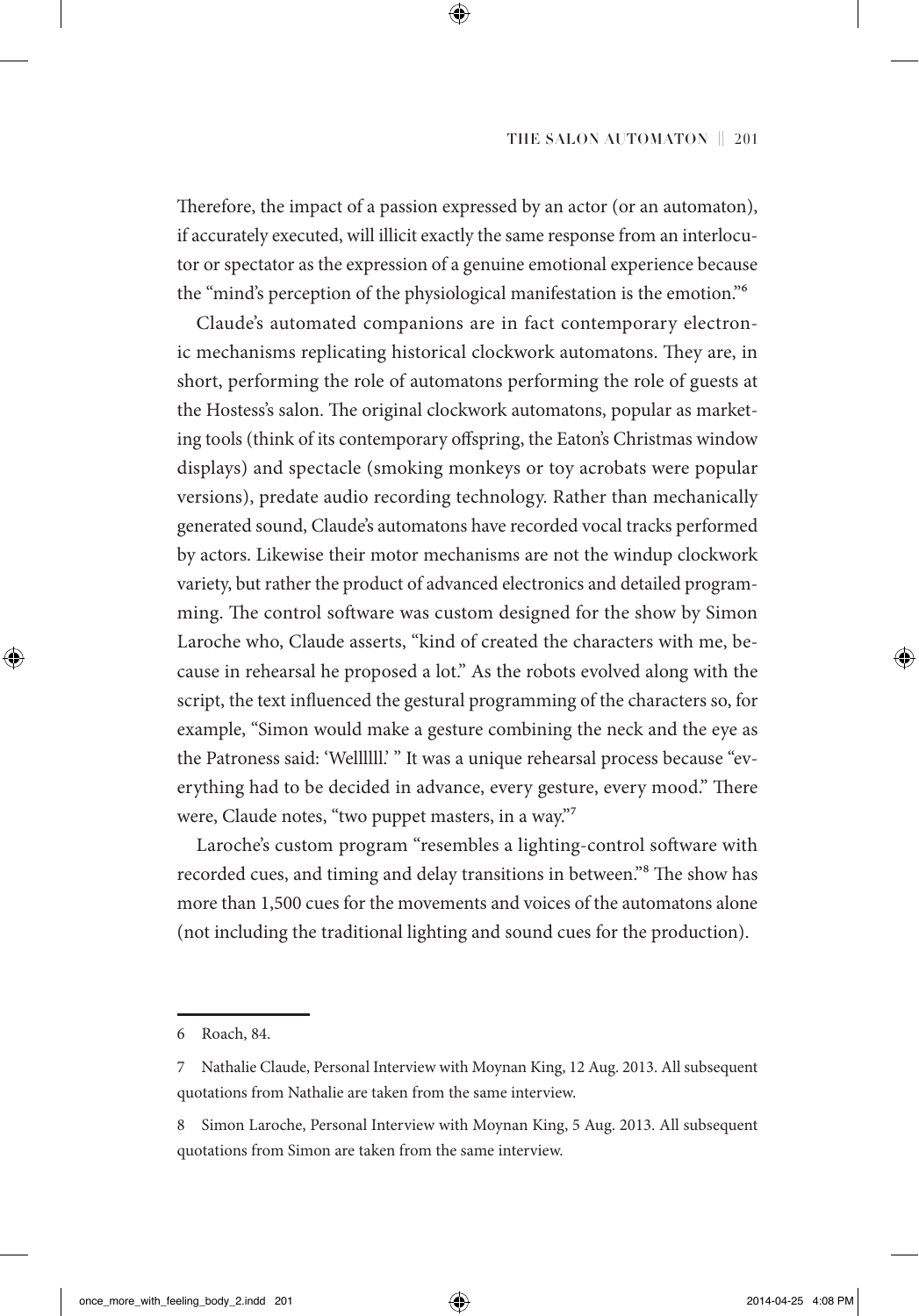And in addition to these there were specially programmed cues (such as the automatic blinking of the eyes, or mouth-movement sequences, for example). During the show, cues were being recalled for playback and would automatically follow one another until an indication in a cue would tell the software to wait for further human input. (Laroche)

This interplay of technology and "human input" are key to the theatrical magic of this unique play, and something to bear in mind as you read. In a recent discussion with Claude I asked her what it was like to perform with automated humanoid actors. "They are very reliable," she said with glee, and continued:

They are rigorous, like clockwork. I am used to working with very precise actors who know their craft, and the intonation of the automatons was very real and very true but the intonation was exactly the same every night. There was no surprise; the only surprise was if something went wrong—if there was a delay, or something froze on the technical end. At the same time I really managed to get lost during the performance, and sometimes I truly forgot they were robots. I thought they were fabulous actors!

Claude's theatrical manifestation of the search for the perfect companion has its roots in the literary tradition of Prometheus, Frankenstein, and Pygmalion. At the base she had decided everything; she had control of everything. And her character, the Hostess, is in turn revealed to have created her companions herself. "So," Claude reminded me, "if anything happened I had the knowledge and the improvisation skills to deal with it. Let's say the Dandy Poet burst into flames—I could have continued the show." Claude's confidence and radical narcissism are transferred onto the Hostess, who is "on top, no matter what. The Hostess was the hostess of the whole ceremony." This ceremony is characterized, at its foundation, as a disavowal of the isolation and desperate loneliness of a character plagued with a contagious illness. This disavowal is one that breaches the boundaries of sanity (remember this is the final instalment of Claude's *Madness Trilogy*), and insanity is the historical hallmark fate